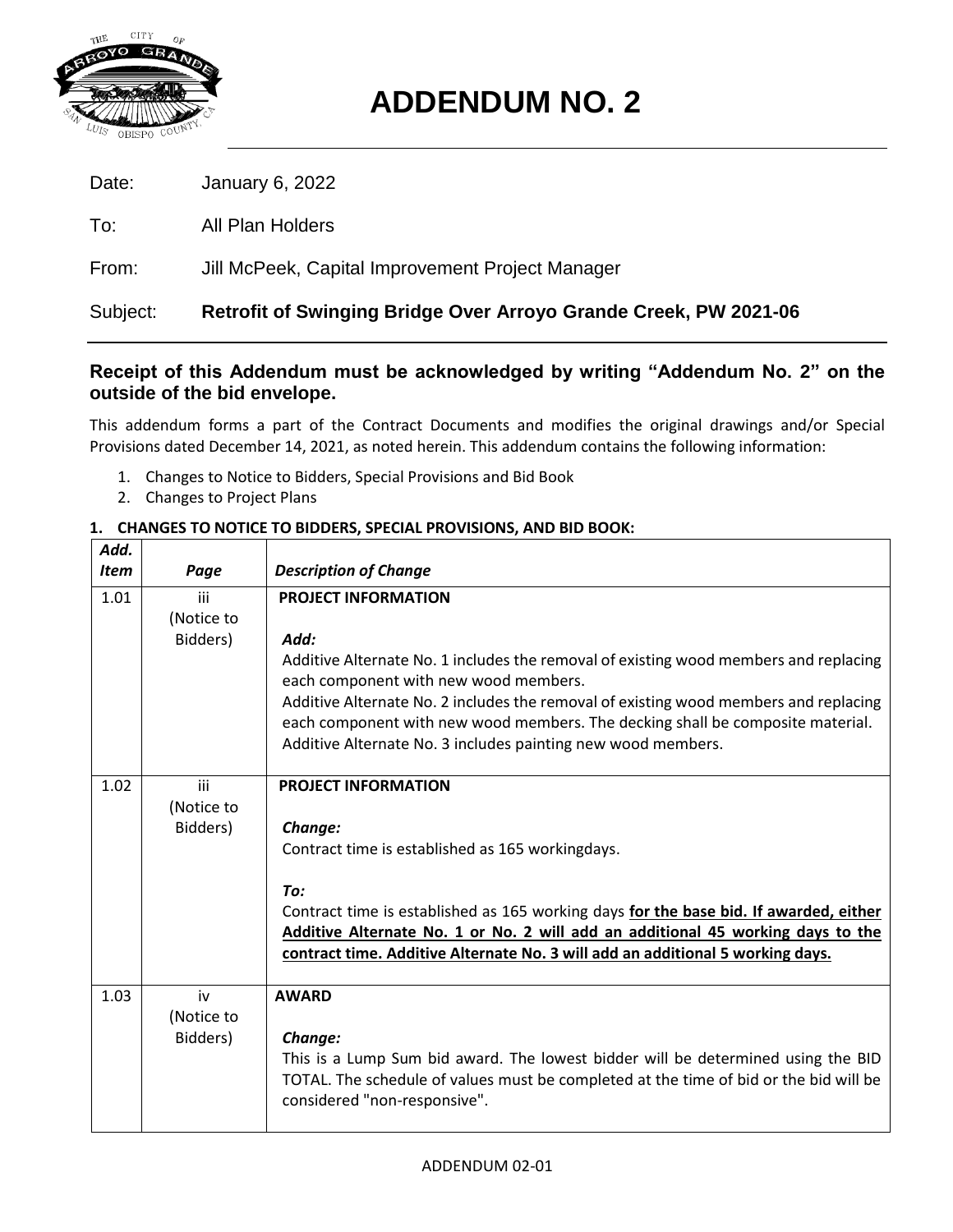| Add.<br><b>Item</b> | Page                                   | <b>Description of Change</b>                                                                                                                                                                                                                                                                                                                                                                                                                                                    |
|---------------------|----------------------------------------|---------------------------------------------------------------------------------------------------------------------------------------------------------------------------------------------------------------------------------------------------------------------------------------------------------------------------------------------------------------------------------------------------------------------------------------------------------------------------------|
|                     |                                        | To:<br>This is a Lump Sum bid award. The lowest bidder will be determined using the <b>BASE</b><br>BID. The lowest bid shall be the lowest bid price on the base contract without<br>consideration of the prices on additive or deductive items. However, the Bidders shall<br>include prices for Bid Alternates No. 1, No. 2 and No. 3 as part of their bid. The<br>schedule of values must be completed at the time of bid or the bid will be considered<br>"non-responsive". |
| 1.04                | $\mathsf{V}$<br>(Notice to<br>Bidders) | <b>AWARD</b><br>Add:<br>The City intends to award Additive Alternate Bid items in any order or quantity based<br>on available funding and may reject all Additive Alternate Bid items.                                                                                                                                                                                                                                                                                          |
| 1.05                | A thru B<br>(Bid Book)                 | <b>BID ITEM LIST</b><br>A revised Bid Item List has been prepared incorporating changes from this Addendum.<br>Submit this version as your bid.<br>Replace entire:<br><b>BID ITEM LIST FOR</b><br>THE RETROFIT OF SWINGING BRIDGE OVER ARROYO GRANDE CREEK<br>SPECIFICATION NO. PW 2021-06<br>With:<br>Revised Bid Item List, attached to this Addendum.                                                                                                                        |
| 1.06                | H thru J<br>(Bid Book)                 | <b>QUALIFICATIONS</b><br><b>Clarification:</b><br>Descriptions can be expanded below/outside of the "Describe the services provided<br>and how this project is similar to that which is being bid:" box if additional room is<br>needed.                                                                                                                                                                                                                                        |
| 1.07                | 10<br>(Appendices)                     | <b>ARTICLE VI. Time for Completion</b><br>Change:<br>The entire Project shall be completed within 165 working days.<br>To:<br>The entire Project shall be completed within 165 working days for the base bid. If<br>awarded, either Additive Alternate No. 1 or No. 2 will add an additional 45 working<br>days to the contract time. Additive Alternate No. 3 will add an additional 5 working<br><u>days.</u>                                                                 |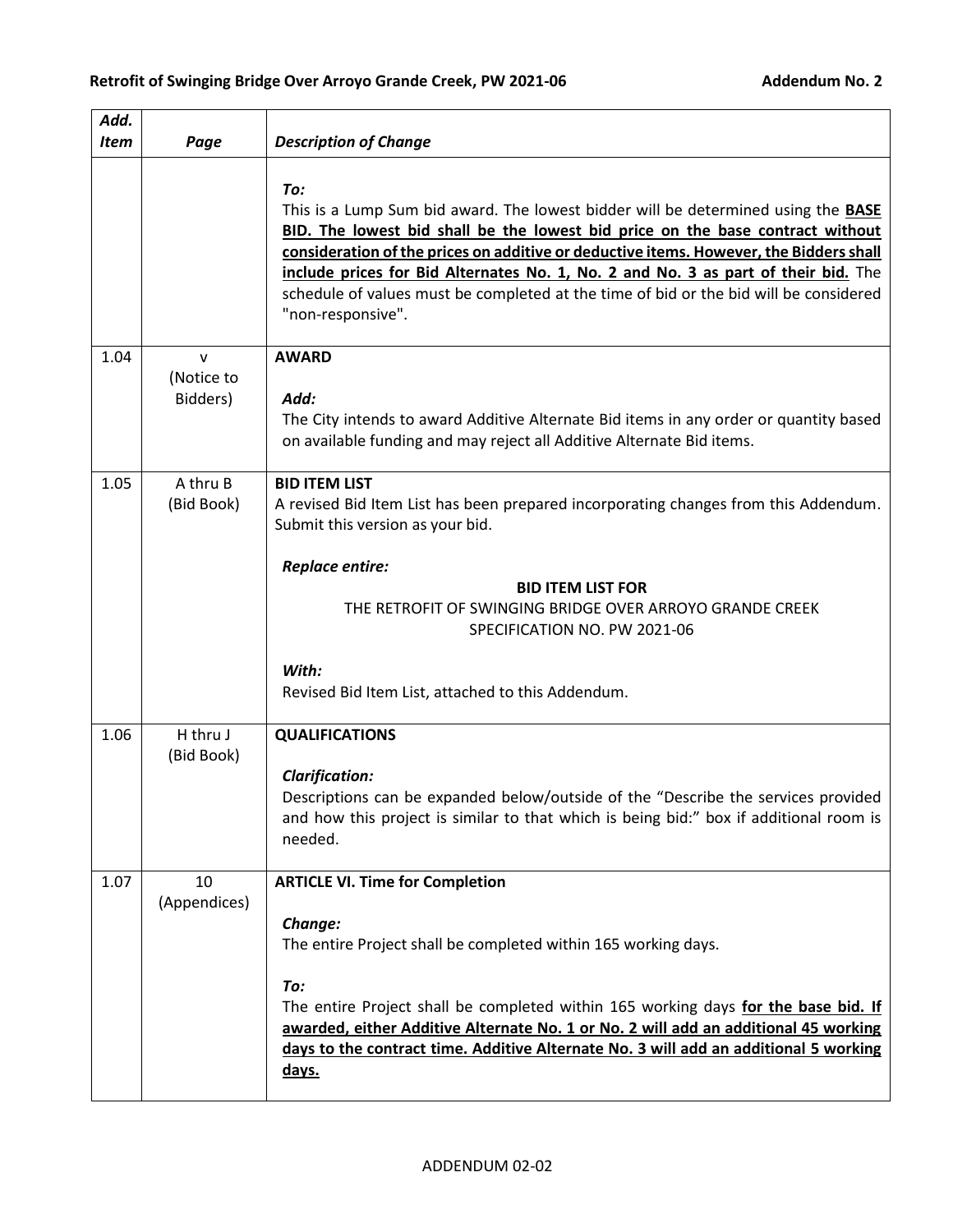| Add.<br><b>Item</b> | <b>Sheet</b> | <b>Description of Change</b>                                                                                                                                                                                                                                                                                                                                                                                                                                                                                                                                                                                                                                                                                                                                                                                                                                                                                                                                                                                                                                                                                                                                                                                                                                            |
|---------------------|--------------|-------------------------------------------------------------------------------------------------------------------------------------------------------------------------------------------------------------------------------------------------------------------------------------------------------------------------------------------------------------------------------------------------------------------------------------------------------------------------------------------------------------------------------------------------------------------------------------------------------------------------------------------------------------------------------------------------------------------------------------------------------------------------------------------------------------------------------------------------------------------------------------------------------------------------------------------------------------------------------------------------------------------------------------------------------------------------------------------------------------------------------------------------------------------------------------------------------------------------------------------------------------------------|
| 2.01                | S8/15        | <b>CABLE LAYOUT</b><br>Dimension in SW quadrant should be 47'-1" to be consistent with Sheet S5.<br>Change:<br>$41' - 1'' +$<br>To:<br>$47' - 1'' +$                                                                                                                                                                                                                                                                                                                                                                                                                                                                                                                                                                                                                                                                                                                                                                                                                                                                                                                                                                                                                                                                                                                    |
| 2.02                | Various      | <b>ADDITIVE ALTERNATE NO. 1</b><br>Add the following to the Project Plans for Additive Alternative No. 1:<br>Add:<br>1. Scope of work to include the removal of existing wood members and replacing<br>each component with new wood members. New lumber shall be pressure treated<br>Douglas Fir No. 1. Treatment shall comply with American Wood Protection<br>Association (AWPA) Standard U1, and Use Category UC3B. Refer to Drawing X1<br>attached to this Addendum.<br>Existing South Ramp, posts and rails shall be replaced in kind.<br>2.<br>3. Refer to As-Built Plans prepared by Fred H. Schott and Associates for wood<br>details, connection details and material specifications.<br>4. Remove and reinstall steel plates, bolts, angles, channels, stringer splice, and<br>chain link fabric as required for the installation of the new wood members.<br>5. Provide new wood screws for screwed wood connections.<br>6. Remove and replace cable hangers at each floor beam concurrently with the<br>installation of each floor beam.<br>7. Wood removed from structure is treated wood waste. Comply with 2018<br>Caltrans Standard Specifications Section 14-11.14A.<br>Contractor must submit a demolition and erection plan for approval which<br>8. |
|                     |              | includes provision for maintaining the existing cable profile when the floor beam<br>is removed.                                                                                                                                                                                                                                                                                                                                                                                                                                                                                                                                                                                                                                                                                                                                                                                                                                                                                                                                                                                                                                                                                                                                                                        |

# **2. CHANGES TO PROJECT PLANS:**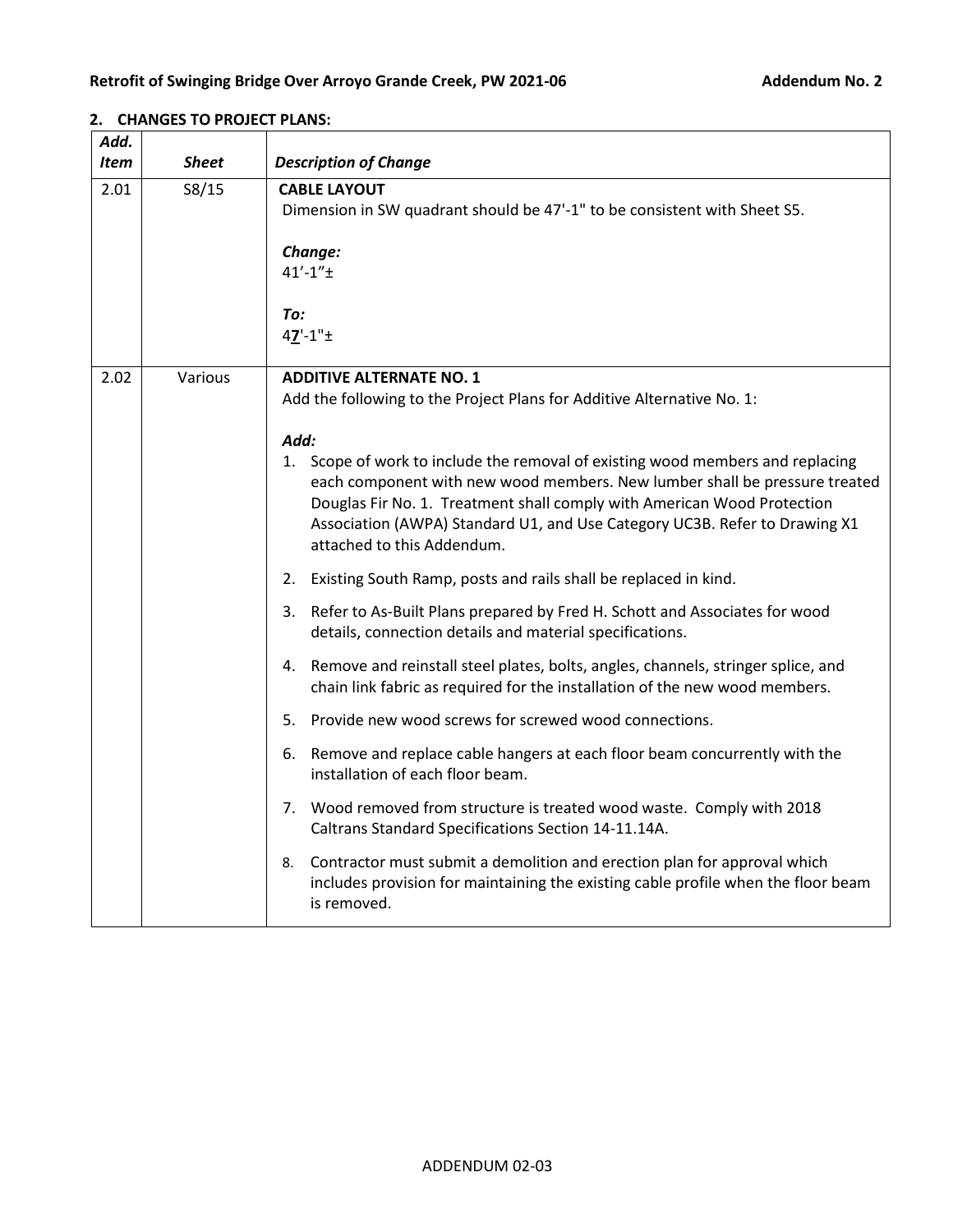| Add.        |              |                                                                                                                                                                                                                                                                                                                                                                                                                                                                                                                                                          |  |  |  |
|-------------|--------------|----------------------------------------------------------------------------------------------------------------------------------------------------------------------------------------------------------------------------------------------------------------------------------------------------------------------------------------------------------------------------------------------------------------------------------------------------------------------------------------------------------------------------------------------------------|--|--|--|
| <b>Item</b> | <b>Sheet</b> | <b>Description of Change</b>                                                                                                                                                                                                                                                                                                                                                                                                                                                                                                                             |  |  |  |
| 2.03        | Various      | <b>ADDITIVE ALTERNATE NO. 2</b><br>Add the following to the Project Plans for Additive Alternative No. 2:                                                                                                                                                                                                                                                                                                                                                                                                                                                |  |  |  |
|             |              | Add:<br>1. Scope of work to include the removal of existing wood members and replacing<br>each component with new wood members. New lumber shall be pressure treated<br>Douglas Fir No. 1. Treatment shall comply with American Wood Protection<br>Association (AWPA) Standard U1, and Use Category UC3B. The decking shall be<br>TimberTech AZEK Harvest Collection Max Deck Boards (1.5" x 5.5") or approved<br>equal. Refer to Drawings X2 and X3 attached to this Addendum.<br>Existing South Ramp, posts and rails shall be replaced in kind.<br>2. |  |  |  |
|             |              | 3. Refer to As-Built Plans prepared by Fred H. Schott and Associates for wood<br>details, connection details and material specifications.                                                                                                                                                                                                                                                                                                                                                                                                                |  |  |  |
|             |              | 4. Remove and reinstall steel plates, bolts, angles, channels, stringer splice, and<br>chain link fabric as required for the installation of the new wood members.                                                                                                                                                                                                                                                                                                                                                                                       |  |  |  |
|             |              | Provide new wood screws for screwed wood connections.<br>5.                                                                                                                                                                                                                                                                                                                                                                                                                                                                                              |  |  |  |
|             |              | 6. Remove and replace cable hangers at each floor beam concurrently with the<br>installation of each floor beam.                                                                                                                                                                                                                                                                                                                                                                                                                                         |  |  |  |
|             |              | 7. Wood removed from structure is treated wood waste. Comply with 2018<br>Caltrans Standard Specifications Section 14-11.14A.                                                                                                                                                                                                                                                                                                                                                                                                                            |  |  |  |
|             |              | Contractor must submit a demolition and erection plan for approval which<br>8.<br>includes provision for maintaining the existing cable profile when the floor beam<br>is removed.                                                                                                                                                                                                                                                                                                                                                                       |  |  |  |
| 2.04        | Various      | <b>ADDITIVE ALTERNATE NO. 3</b><br>Add the following to the Project Plans for Additive Alternative No. 3:                                                                                                                                                                                                                                                                                                                                                                                                                                                |  |  |  |
|             |              | Add:<br>1. Paint new wood members. Refer to Exterior Painting specification attached to this<br>Addendum.                                                                                                                                                                                                                                                                                                                                                                                                                                                |  |  |  |

Please contact Jill McPeek at (805) 473-5444, jmcpeek@arroyogrande.org, if you have any questions.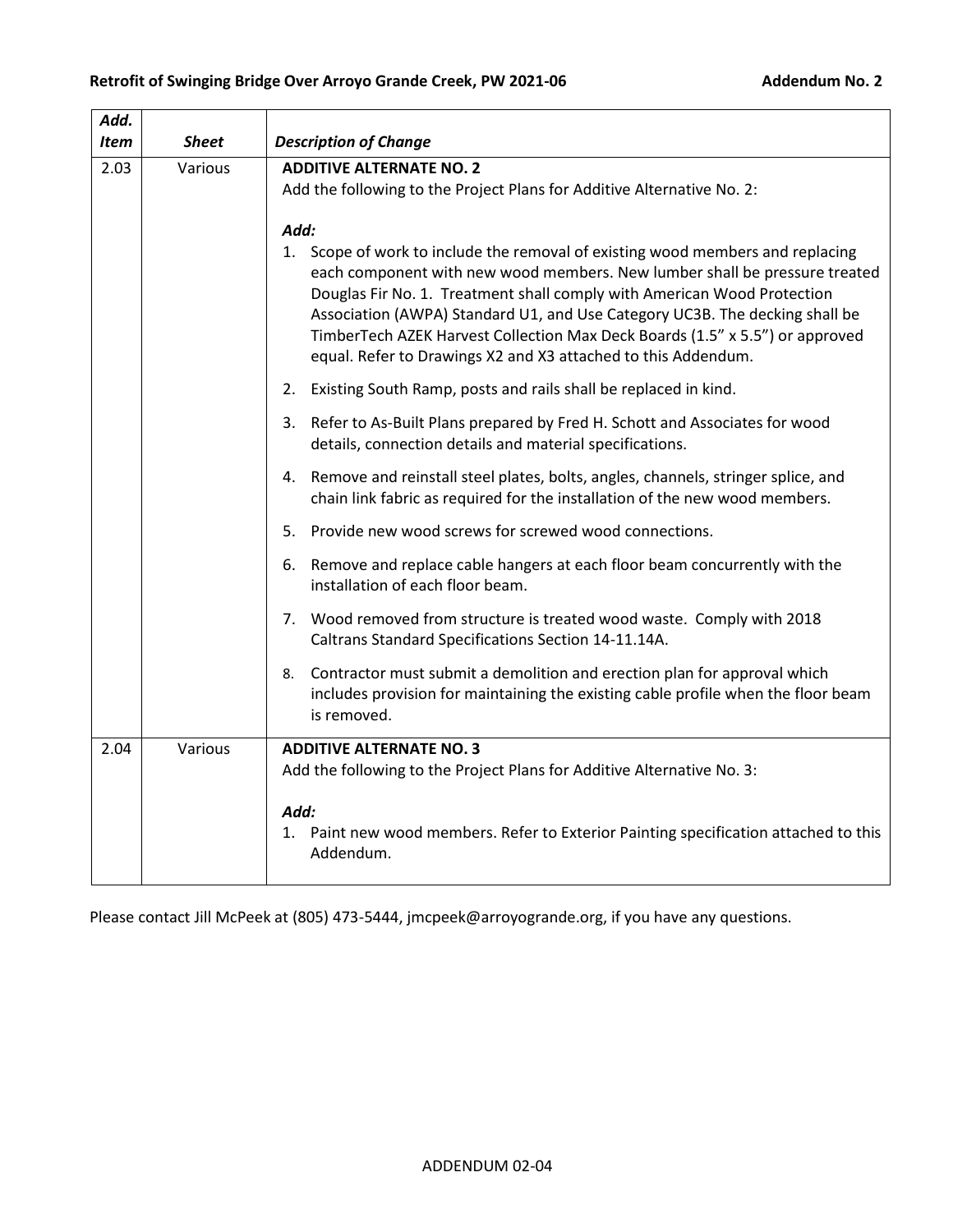#### **BID BOOK – ADDENDUM NO. 2**

# **BID ITEM LIST FOR** RETROFIT OF SWINGING BRIDGE OVER ARROYO GRANDE CREEK SPECIFICATION NO. PW 2021-06

| Item                   | Item                                                                                                                                                                                                                                      | Unit of | Estimated             | <b>Item Price</b>                    | Total |  |  |
|------------------------|-------------------------------------------------------------------------------------------------------------------------------------------------------------------------------------------------------------------------------------------|---------|-----------------------|--------------------------------------|-------|--|--|
| No.<br><b>BASE BID</b> | Description<br>(in figures)<br>(in figures)<br>Quantity<br>Measure                                                                                                                                                                        |         |                       |                                      |       |  |  |
| $\mathbf{1}$           | <b>Bridge Retrofit</b>                                                                                                                                                                                                                    | LS.     | $\mathbf{1}$          |                                      |       |  |  |
|                        |                                                                                                                                                                                                                                           |         | <b>Base Bid Total</b> | \$                                   |       |  |  |
|                        |                                                                                                                                                                                                                                           |         |                       |                                      |       |  |  |
|                        | The Bidder shall break down the lump sum price per the following Schedule of Values for the Base Bid:<br>Prices listed below shall total the lump sum price above.                                                                        |         |                       |                                      |       |  |  |
| 1.                     | Mobilization                                                                                                                                                                                                                              |         |                       | $\sharp$                             |       |  |  |
| 2.                     | Remove existing wind cables and helical anchors and install new<br>wind cables and helical anchors                                                                                                                                        |         |                       | $\frac{1}{2}$                        |       |  |  |
| 3.                     | Install new CIDH piles and pile cap to reinforce existing abutments                                                                                                                                                                       |         |                       | $\sharp$ $\qquad \qquad$             |       |  |  |
| 4.                     | Remove existing rod hangers and replace with new cable/chain<br>hangers, remove 2x4 braces and adjust bridge profile                                                                                                                      |         |                       | $\sharp$                             |       |  |  |
| 5.                     | Clean and paint existing and new steel at towers and dispose of<br>lead paint                                                                                                                                                             |         |                       | \$                                   |       |  |  |
| 6.                     | Install new backspan cables at each tower at each abutment and<br>install new helical anchors at ends                                                                                                                                     |         |                       | <u>and a strategic product</u><br>\$ |       |  |  |
| 7.                     | Remove and replace existing planters to permit installation of new<br>backspan cables and helical anchors at Abutment 1                                                                                                                   |         |                       | \$                                   |       |  |  |
| 8.                     | Remove and replace existing landscaping, decorative hardscape,<br>curb and gutter, and AC paving to permit installation of new<br>backspan cables and helical anchors at Abutment 2                                                       |         |                       | \$                                   |       |  |  |
| 9.                     | Install missing bolts at existing wood connections of suspension<br>bridge, trim posts, reinforce posts, provide new 2x4 braces and<br>tighten all existing bolts. Install deck screws at existing wood deck.<br>Guardrail modifications. |         |                       | \$                                   |       |  |  |
| 10.                    | Miscellaneous work such as: pedestrian detour signing, temporary<br>construction fencing for work area, Temporary silt fence, permit<br>compliance                                                                                        |         |                       | <b>INCLUDED</b>                      |       |  |  |
| 11.                    | All other work shown on the plans, and other work required to<br>complete the work listed in the schedule of values                                                                                                                       |         |                       | <b>INCLUDED</b>                      |       |  |  |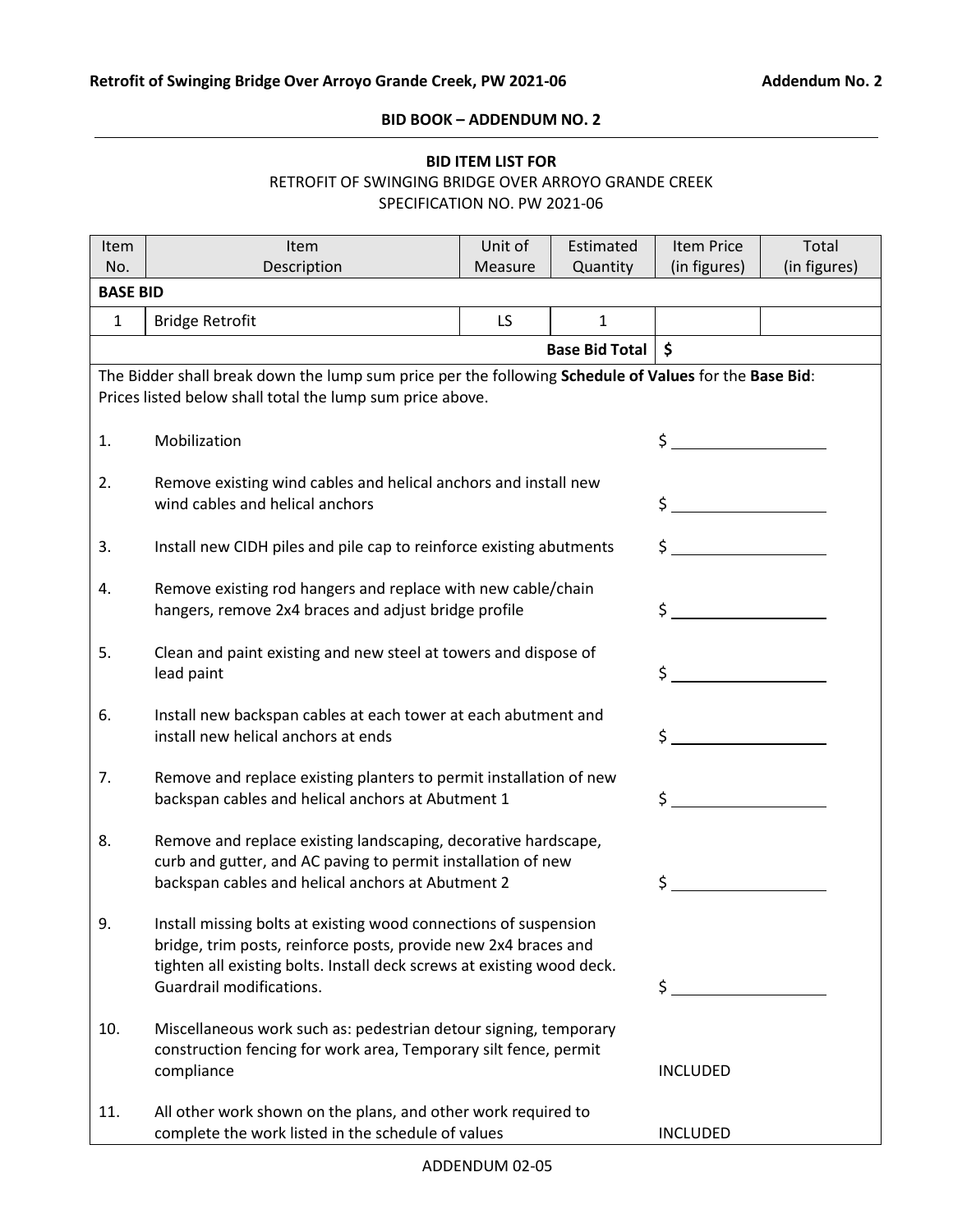# Retrofit of Swinging Bridge Over Arroyo Grande Creek, PW 2021-06 **Addendum No. 2**

| Item  | <b>Item</b>                                                                                      | Unit of | Estimated | <b>Item Price</b> | Total        |
|-------|--------------------------------------------------------------------------------------------------|---------|-----------|-------------------|--------------|
| No.   | Description                                                                                      |         | Quantity  | (in figures)      | (in figures) |
|       | <b>ADDITIVE ALTERNATE NO. 1</b>                                                                  |         |           |                   |              |
| ADD-1 | Removal of Existing Wood Members and<br>Replacing Each Component With New<br><b>Wood Members</b> | LS      | 1         |                   |              |
|       | Additive Alternate No. 1 Bid Total   \$                                                          |         |           |                   |              |

| <b>ADDITIVE ALTERNATE NO. 2</b> |                                                                                                                                        |  |                                         |  |  |
|---------------------------------|----------------------------------------------------------------------------------------------------------------------------------------|--|-----------------------------------------|--|--|
| ADD-2                           | Removal of Existing Wood Members and<br>Replacing Each Component With New<br>Wood Members. The decking shall be<br>composite material. |  |                                         |  |  |
|                                 |                                                                                                                                        |  | Additive Alternate No. 2 Bid Total   \$ |  |  |

| ADDITIVE ALTERNATE NO. 3 |                                         |  |  |  |  |
|--------------------------|-----------------------------------------|--|--|--|--|
| ADD-3                    | Paint New Wood Members                  |  |  |  |  |
|                          | Additive Alternate No. 3 Bid Total   \$ |  |  |  |  |

# **BID SUMMARY**

| <b>BASE BID</b>                                        |    |  |  |  |
|--------------------------------------------------------|----|--|--|--|
| <b>ADDITIVE ALTERNATE NO. 1</b>                        | \$ |  |  |  |
| <b>ADDITIVE ALTERNATE NO. 2</b>                        | ₹  |  |  |  |
| <b>ADDITIVE ALTERNATE NO. 3</b>                        |    |  |  |  |
| <b>TOTAL PROJECT BID = (Base Bid + Alternate Bids)</b> | \$ |  |  |  |
| <b>TOTAL PROJECT BID IN WORDS</b>                      |    |  |  |  |
|                                                        |    |  |  |  |
| <b>Company Name:</b>                                   |    |  |  |  |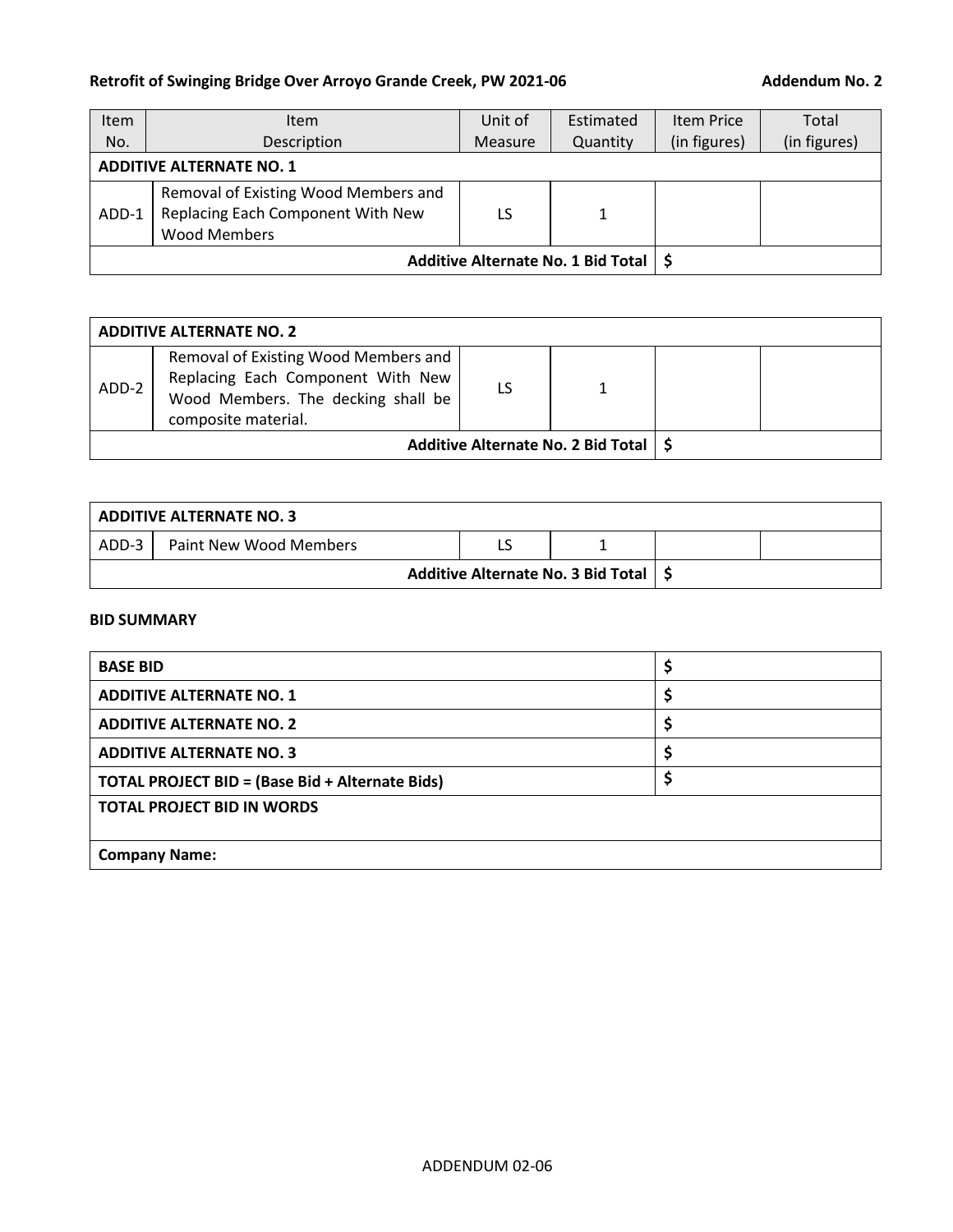

# Notes:

- 1. R&R = Remove Existing Member and Replace with New Wood Member
- 2. New lumber shall be pressure treated DF No. 1. Treatment shall comply with AWPA U1, Use Category UC3B.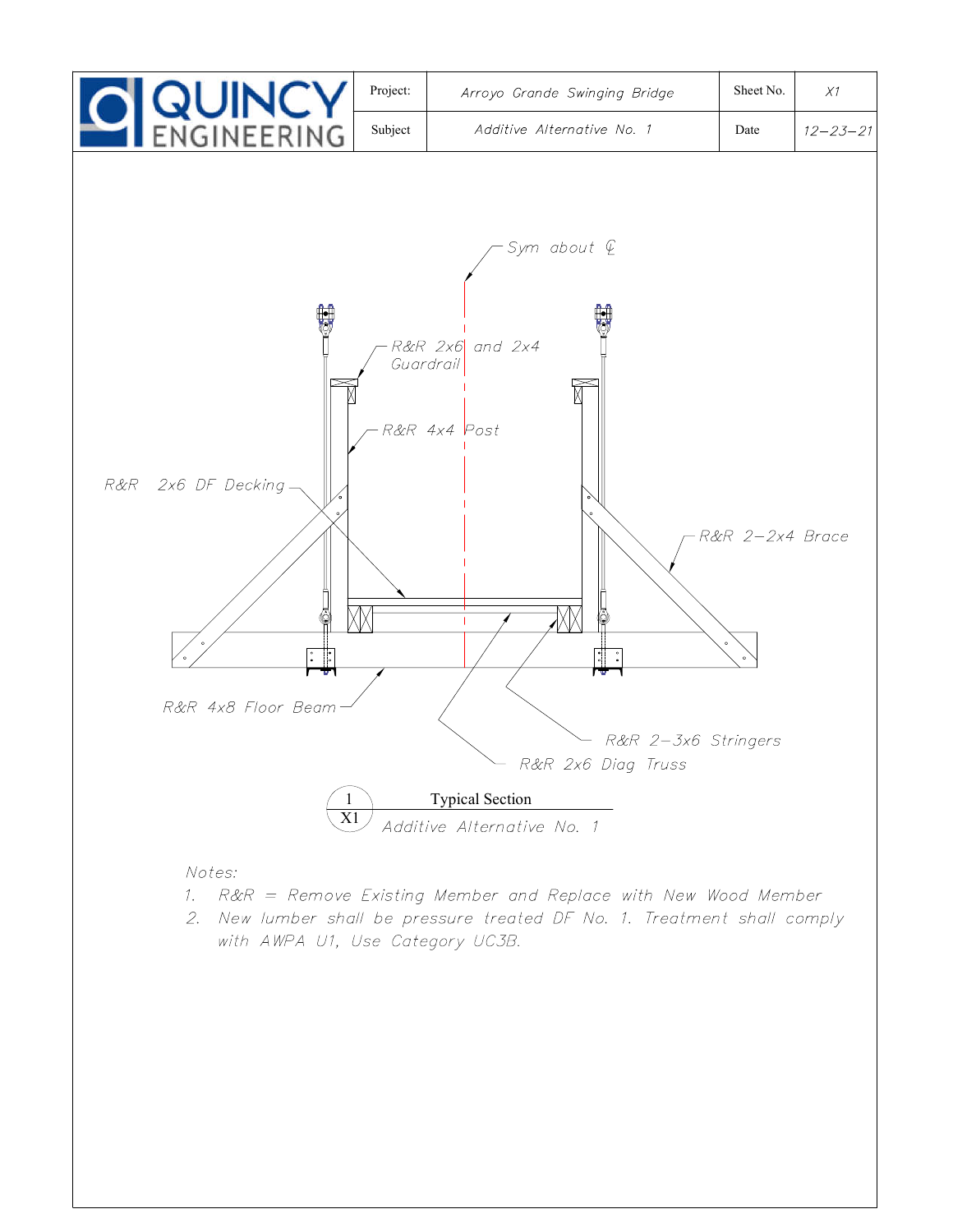

with AWPA U1, Use Category UC3B.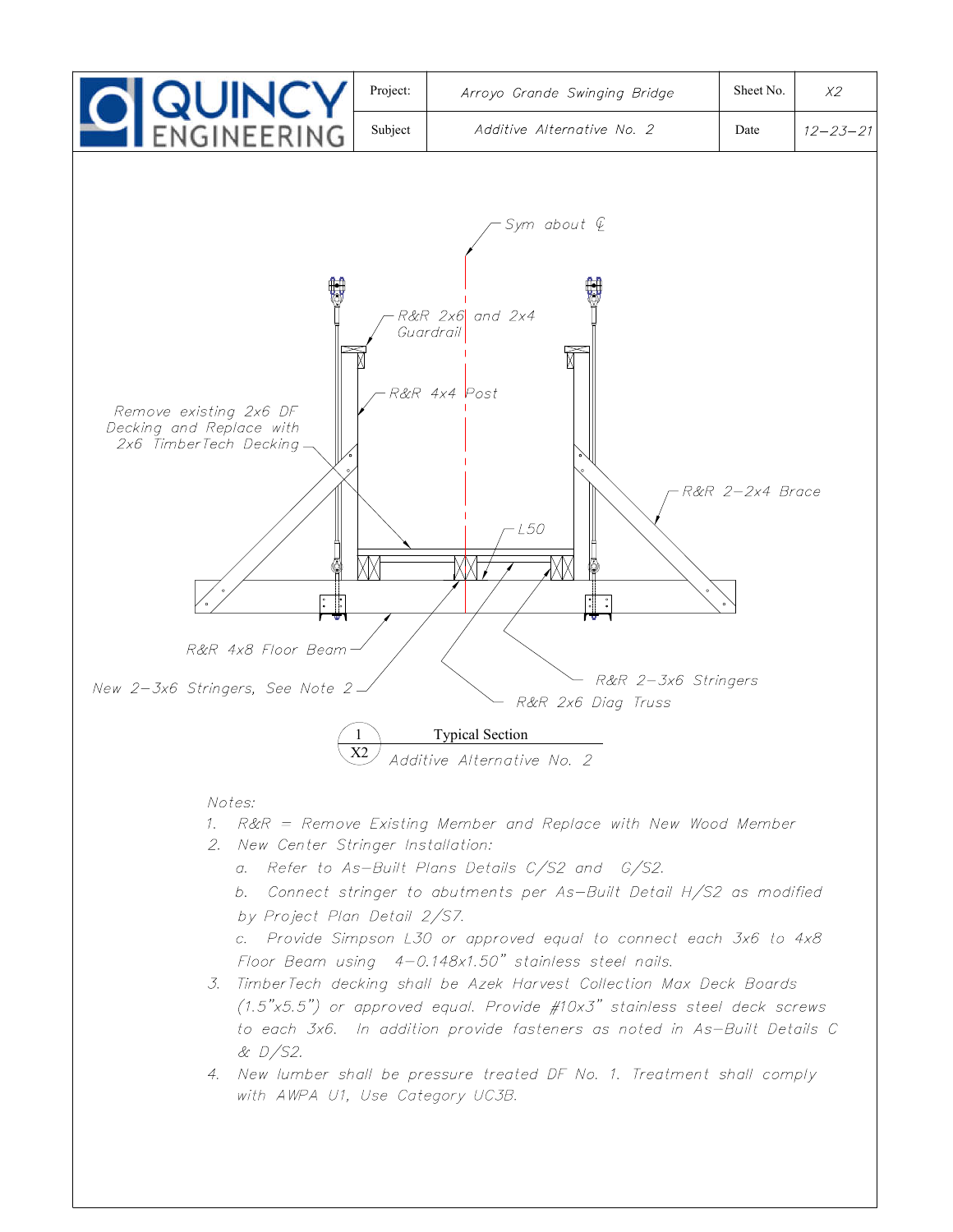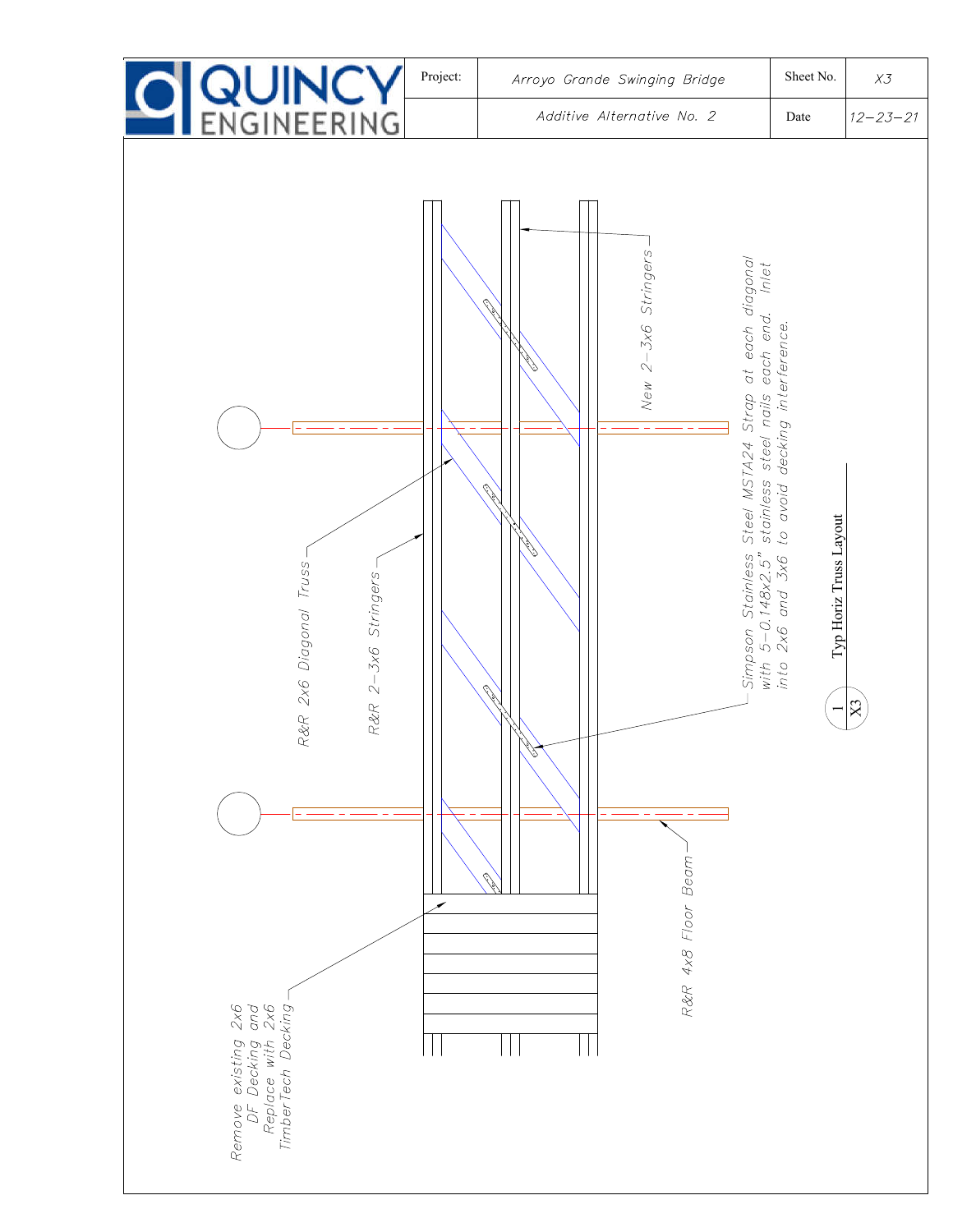# EXTERIOR PAINTING

# PART 1 - GENERAL

#### 1.1 MAINTENANCE MATERIAL SUBMITTALS

- A. Furnish extra materials that match products installed and that are packaged with protective covering for storage and identified with labels describing contents.
	- 1. Paint: 2 gallons of each material and color applied.

#### 1.2 OUALITY ASSURANCE

- A. Mockups: Apply mockups of each paint system indicated and each color and finish selected to verify preliminary selections made under Sample submittals and to demonstrate aesthetic effects and set quality standards for materials and execution.
	- 1. Engineer will select one surface to represent surfaces and conditions for application of each paint system specified in Part 3.
		- a. Provide samples of at least 4 sq. ft
	- 2. Final approval of color selections will be based on mockups.

### PART 2 - PRODUCTS

#### 2.1 MANUFACTURERS

A. Basis-of-Design Product: Subject to compliance with requirements, provide Sherwin-Williams [Company \(The\);](https://www.sherwin-williams.com/architects-specifiers-designers/specifications/) or comparable product.

# 2.2 PAINT, GENERAL

- A. Material Compatibility:
	- 1. Provide materials for use within each paint system that are compatible with one another, and substrates indicated, under conditions of service and application as demonstrated by manufacturer, based on testing and field experience.
	- 2. For each coat in a paint system, provide products recommended in writing by manufacturers of topcoat for use in paint system and on substrate indicated.
- B. VOC Content: For field applications, provide paints and coatings that complies with VOC content limits of authorities having jurisdiction.
- C. Colors: Match existing painted wood.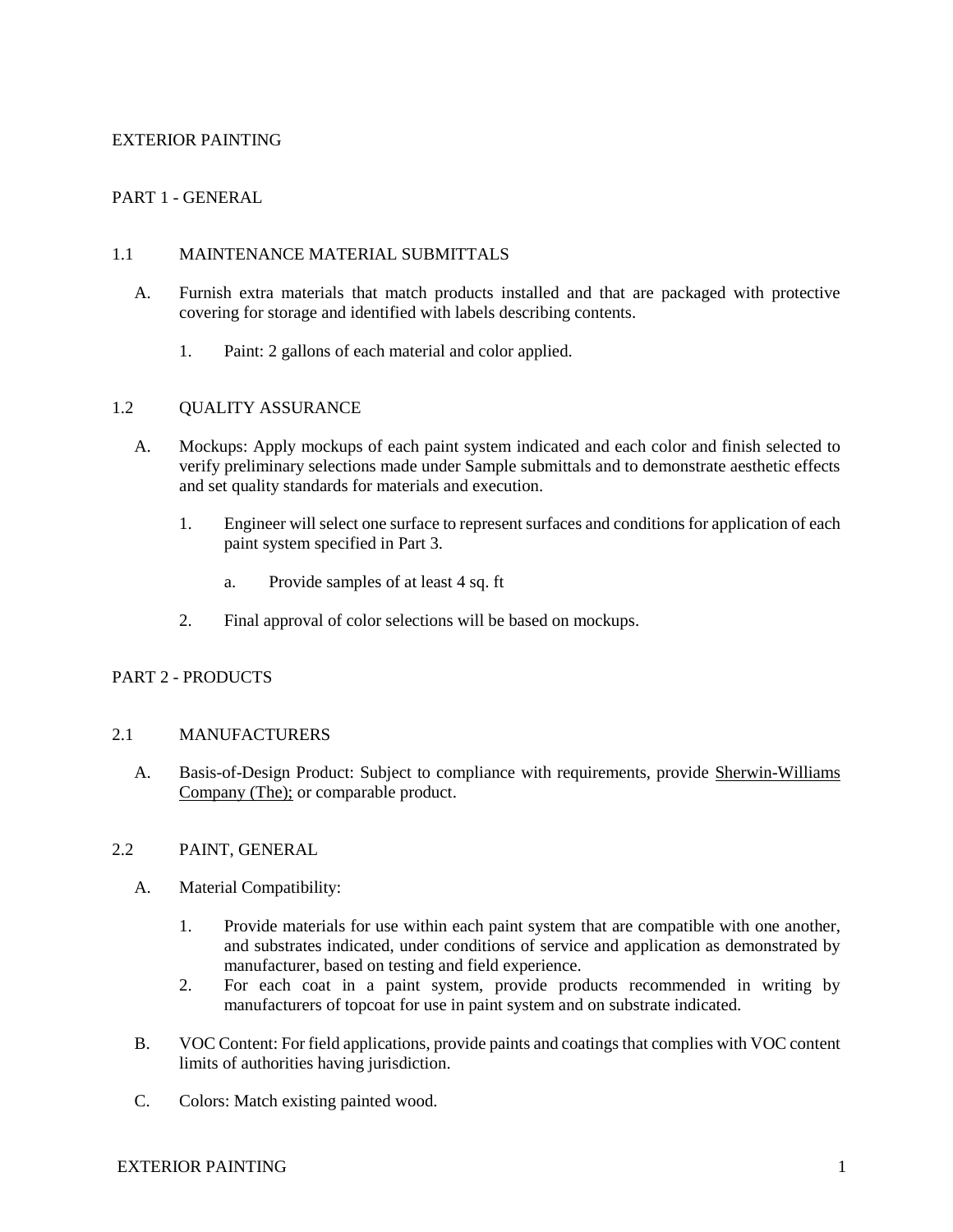#### PART 3 - EXECUTION

#### 3.1 EXAMINATION

- A. Examine substrates and conditions, with Applicator present, for compliance with requirements for maximum moisture content and other conditions affecting performance of the Work. Verify suitability of substrates, including surface conditions and compatibility with existing finishes and primers. Where acceptability of substrate conditions is in question, apply samples and perform in-situ testing to verify compatibility, adhesion, and film integrity of new paint application.
	- 1. Report, in writing, conditions that may affect application, appearance, or performance of paint.
- B. Substrate Conditions:
	- 1. Maximum Moisture Content of Substrates: When measured with an electronic moisture meter as follows:
		- a. Wood: 15 percent.
- C. Proceed with coating application only after unsatisfactory conditions have been corrected; application of coating indicates acceptance of surfaces and conditions.

#### 3.2 PREPARATION

- A. Comply with manufacturer's written instructions and recommendations in "MPI Manual" applicable to substrates and paint systems indicated.
- B. Remove hardware, covers, plates, and similar items already in place that are removable and are not to be painted. If removal is impractical or impossible because of size or weight of item, provide surface-applied protection before surface preparation and painting.
	- 1. After completing painting operations, use workers skilled in the trades involved to reinstall items that were removed. Remove surface-applied protection.
- C. Clean substrates of substances that could impair bond of paints, including dust, dirt, oil, and grease.
- D. Wood Substrates:
	- 1. Scrape and clean knots. Before applying primer, apply coat of knot sealer recommended in writing by topcoat manufacturer for exterior use in paint system indicated.
	- 2. Sand surfaces that will be exposed to view, and dust off.
	- 3. Prime edges, ends, faces, undersides, and backsides of wood.
	- 4. After priming, fill holes and imperfections in the finish surfaces with putty or plastic wood filler. Sand smooth when dried.